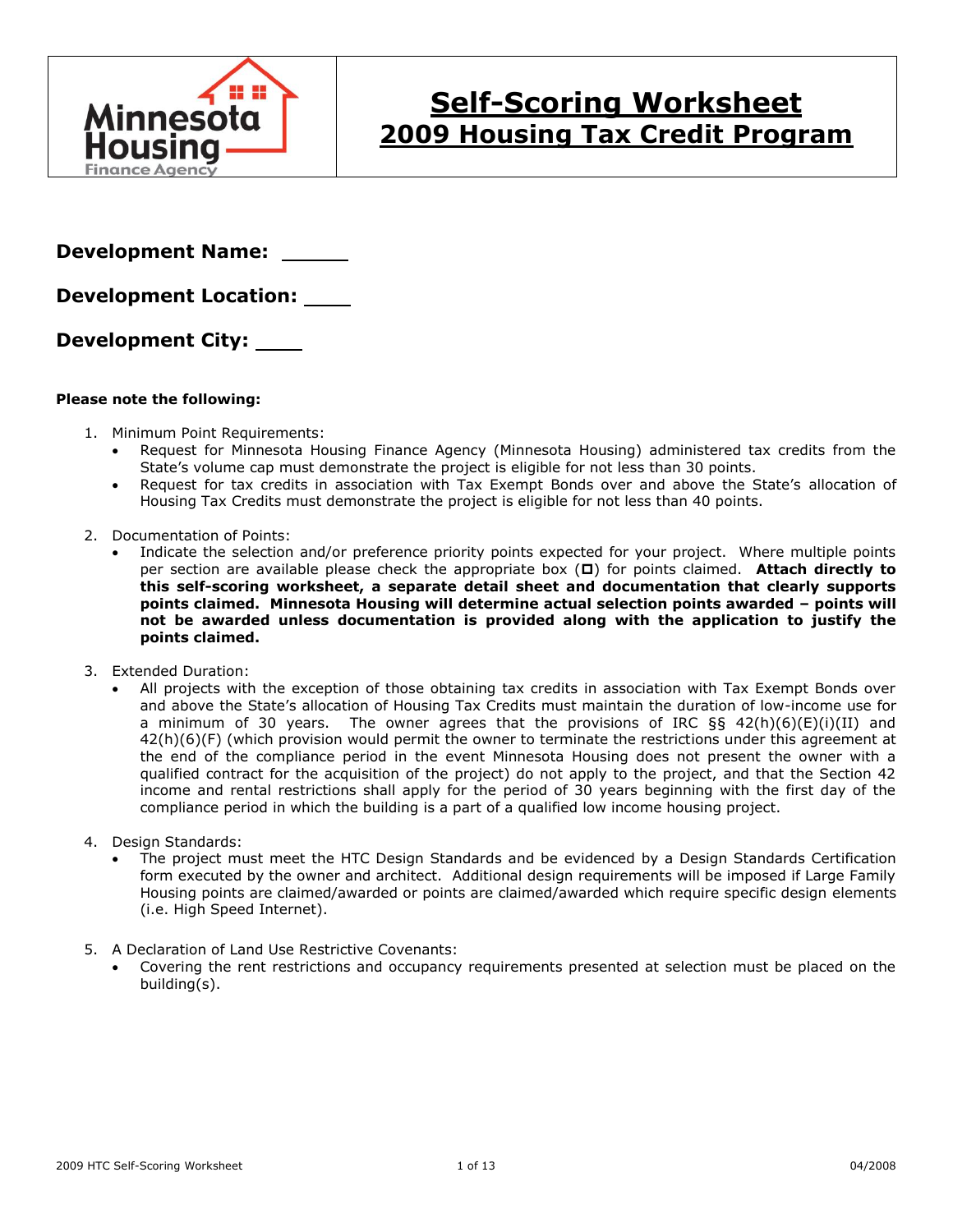## **ROUND 1 – MINIMUM THRESHOLD REQUIREMENTS**

For applications submitted in Round 1 all applicants statewide must meet one of the following threshold types. If you are applying to Round 1, please indicate the Threshold item you meet:

- A. In the Metropolitan Area:
	- 1.  $\Box$  New construction or substantial rehabilitation in which, for the term of the extended use period (term of the Declaration of Land Use Restrictive Covenants), at least 75 percent of the total tax credit units are single room occupancy units with rents affordable to households whose income does not exceed 30 percent of the area median income.
	- 2.  $\Box$  New Construction or substantial rehabilitation family housing projects that are not restricted to persons 55 years old or older in which, for the term of the extended use period (term of the Declaration of Land Use Restrictive Covenants), at least 75 percent of the total tax credit units contain two or more bedrooms and at least one-third of the 75 percent contain three or more bedrooms; or
	- $3.$   $\Box$  Substantial rehabilitation projects in neighborhoods targeted by the city for revitalization.
- B. Outside the Metropolitan Area:
	- 1.  $\Box$  Projects which meet a locally identified housing need and which are in short supply in the local housing market as evidenced by credible data such as local council resolution submitted with the application. (For Threshold Letter – Sample Format, see HTC Procedural Manual, Reference Materials Index.)
- C. Projects that are not restricted to persons of a particular age group and in which, for the term of the extended use period (term of the Declaration of Land Use Restrictive Covenants), a percentage of the units are set aside and rented to persons:
	- 1.  $\Box$  with a serious and persistent mental illness as defined in Minnesota Statutes § 245.462, Subdivision 20, paragraph (c);
	- 2.  $\Box$  with a developmental disability as defined in United States Code, Title 42, Section 6001, paragraph (5), as amended;
	- 3.  $\Box$  who have been assessed as drug dependent persons as defined in Minnesota Statutes § 254A.02, Subdivision 5, and are receiving or will receive care and treatment services provided by an approved treatment program as defined in Minnesota Statutes § 254A.02, Subdivision 2;
	- 4. with a brain injury as defined in Minnesota Statutes § 256B.093, Subdivision 4, paragraph (a); or
	- $5.$   $\Box$  with permanent physical disabilities that substantially limit major life activities, if at least 50 percent of the units in the project are accessible as provided under Minnesota Rules Chapter 1341.
- D. Preserve Existing Subsidized Housing
	- 1.  $\Box$  Projects, whether or not restricted to persons of a particular age group, which preserve existing subsidized housing, if the use of tax credits is necessary to (1) prevent conversion to market rate use or (2) to remedy physical deterioration of the project which would result in loss of existing federal subsidies; or
- E. Rural Development:
	- $1.$   $\Box$  Projects financed by Rural Development, which meet statewide distribution goals.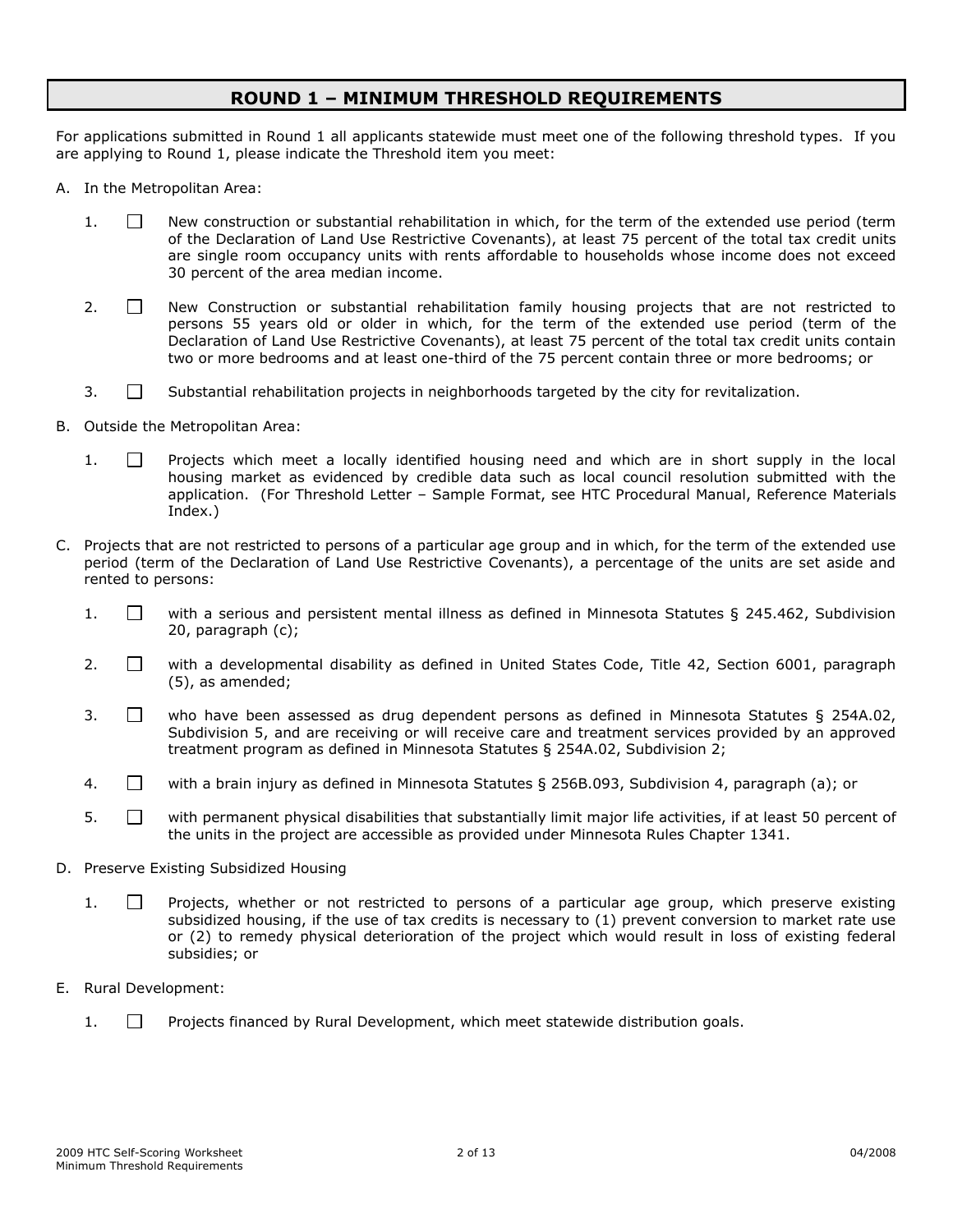| <b>Selection Priorities</b> | Developer<br><b>Claimed</b> | Minnesota<br><b>Housing</b><br>Awarded |
|-----------------------------|-----------------------------|----------------------------------------|
|                             |                             |                                        |

## **1. Large Family Housing 10 Points \_\_\_\_\_**

The proposal is for a project that provides family housing that is not restricted to persons 55 years old or older. At least 75 percent of the total tax credit units must contain two or more bedrooms. The tenant selection plan must give preference to families with minor children.

**Note:** If points are claimed/awarded for this category, then no points may be claimed/awarded from the selection priority categories of **Single Room Occupancy Housing** or **Special Populations**.

## **2. Single Room Occupancy Housing 10 Points \_\_\_\_\_**

At least 50% of the total tax credit units must be one bedroom or less with rents affordable to households whose incomes do not exceed 30 percent of AMI.

**Note:** If points are claimed/awarded for this category, then no points may be claimed/awarded from the selection priority categories of **Large Family Housing** or **Special Populations**.

### **3. Strategically Targeted Resources 10 to 12 Points \_\_\_\_\_**

The proposal is for the rehabilitation of an existing structure – *10 points*

Note that for all HTC rehabilitation proposals:

- the amount of rehabilitation must exceed:
	- o \$5,000 per low-income unit for the project; and the greater of
	- o \$3,000 qualified basis per low-income unit per building; or
	- o 10 percent of the adjusted basis.

A qualified preservation project that received full points for "Preserves Federally Assisted Low Income Housing" may qualify if rehabilitation exceeds the greater of (b) or (c) above.

Calculation is based on rehabilitation hard costs and cannot include intermediary costs or soft costs identified in the application; plans and/or scope of work provided at the time of application.

The rehabilitation proposal is part of a community revitalization or stabilization plan – *2 additional points*

Must be evidenced by a letter from the city verifying that the proposed project is part of an approved community revitalization area as established by resolution or other legal action.

OR

 $\Box$  The proposal is for new construction and will utilize existing sewer and water lines without substantial extensions –*10 points*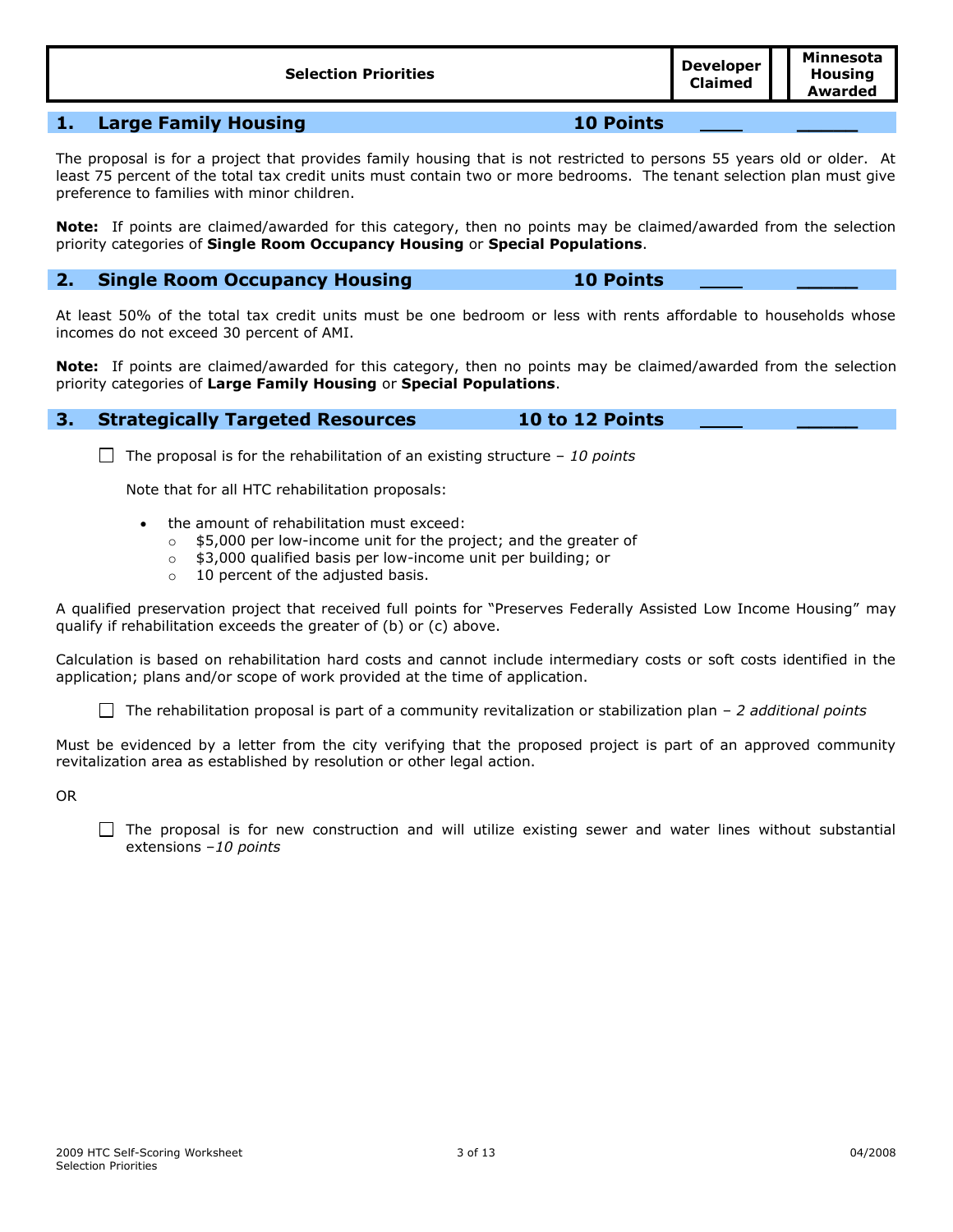**4. Special Populations 3 or 10 Points \_\_\_\_\_**

Projects that are not restricted to persons of a particular age group and in which, for the term of the extended use period (Declaration of Land Use Restrictive Covenants), a percentage of the units are set aside and rented to persons with the following disabilities:

- (a) a serious and persistent mental illness as defined in Minn. Stat. § 245.462, subdivision 20, paragraph (c);
- (b) a developmental disability as defined in United States Code, Title 42, Section 6001, paragraph (5), as amended;
- (c) assessed as drug dependent as defined in Minn. Stat. § 254A.02, subdivision 5, and are receiving or will receive care and treatment services provided by an approved treatment program as defined in Minn. Stat. § 254A.02, Subdivision 2.
- (d) a brain injury as defined in Minn. Stat. § 256B.093, Subdivision 4, paragraph (a); or
- (e) permanent physical disabilities that substantially limit major life activities, if at least 50 percent of the units in the project are accessible as provided under Minnesota Rules, Chapter 1341.

A project in which at least 50 percent of the total units are set aside and rented to such persons – *10 points*

OR

A project in which at least 25 percent of the total units are set aside and rented to such persons – *3 points*

The applicant must contact the human services department for the county where the project will be located to discuss the proposal. The applicant must submit a letter from the human services department indicating that its staff has reviewed the proposed project, and stating whether there is a need for such housing and if the project would be eligible for funds to assist with the social service needs of the residents.

In addition, if the project will be delivering supportive services to residents in these units, the applicant must complete and submit the Supportive Housing application materials, including the narratives, forms and submittals identified in the Common Application for Multifamily Rental Housing Resources.

**Note:** If points are claimed/awarded for this category, then no points may be claimed/awarded from the selection priority categories of **Large Family Housing** or **Single Room Occupancy Housing**

## **5. Economic Integration 2 Points \_\_\_\_\_**

Two (2) Points will be awarded for electing to provide at least 25 percent but not greater than 50 percent of the total units in the project\* as qualified HTC low income units.

The corresponding HTC applicable fraction will be based on the number of HTC low income units to total units in the project\* and will be enforced at the time the Carryover Allocation and IRS Form 8609 are prepared to determine the maximum tax credit allocation for the project.

\* not including full-time manager or other common space units

## **6. Project Location 5 or 10 Points \_\_\_\_\_**

The proposed housing is needed to increase or sustain the supply of affordable housing in counties that experience either job or household population growth during the last ten years.

- The proposed housing is located in one of the top ten job or household population growth counties  $-10$ *points*
- $\Box$  The proposed housing is located in one of the top twenty, but not in the top ten, job or household population growth counties – *5 points*

(See Reference Materials Index – Project Location – for a list of counties)

**Claimed**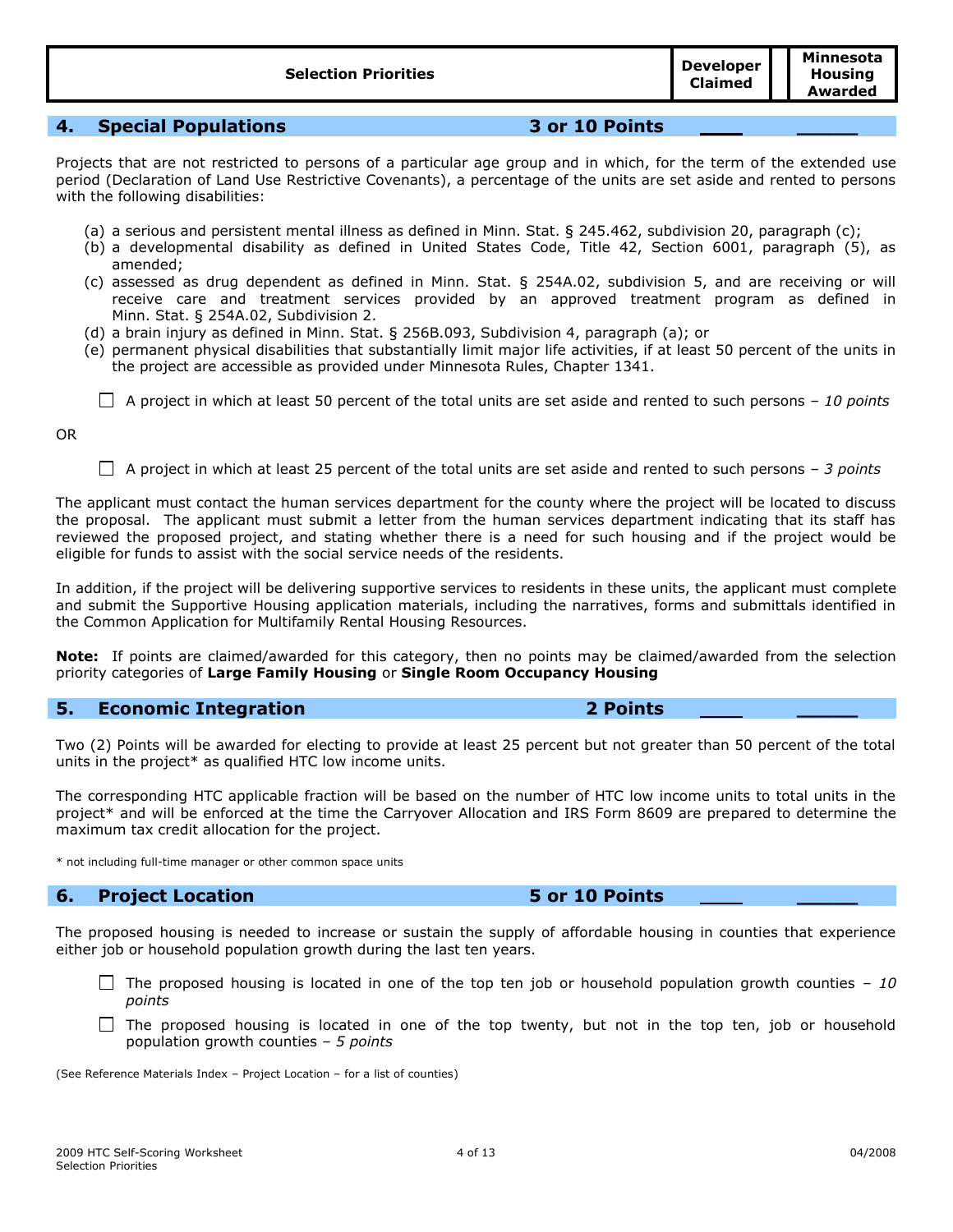| <b>Selection Priorities</b> | Developer  <br><b>Claimed</b> | Minnesota<br><b>Housing</b><br>Awarded |
|-----------------------------|-------------------------------|----------------------------------------|
|-----------------------------|-------------------------------|----------------------------------------|

## **7. Regulatory Cost Avoidance/Cost Reduction 1 to 6 Points \_\_\_\_\_**

One or more of the following: (One point for each box checked, with a maximum of 6 points)

- Donation or waiver of project specific local government development fees
- Donation or waiver of project specific assessments or infrastructure costs
- $\Box$  Density bonus (i.e. An increase in the density otherwise allowed in a given zoning district which may be granted under specific provisions of the Zoning Ordinance)
- $\Box$  Flexibility in zoning code requirements
- WAC/SAC reductions
- $\Box$  Fast-track permitting and approval

If donation/waiver of project specific assessments, infrastructure costs or local government development fees are claimed for points in this section, it cannot also be claimed in the selection points category of **Local/Philanthropic Contributions**.

To receive these points, documentation of the terms and conditions of the regulatory cost avoidance/cost reduction measure must be provided from the contributor of the assistance or authorized local official, at the time of the application. The documentation shall be in the form of a project specific letter of intent, city or council resolution, letter of approval, statement of agreement or eligibility, or memorandum of understanding. If the documentation provided contains words synonymous with "consider" or "may" (as in "may award") regarding the regulatory cost avoidance/cost reduction, the points will not be awarded.

The applicant must submit accurate, complete, and credible evidence of the amount of cost savings for each regulatory cost avoidance/cost reduction measure and record the savings in Section VII G of the MF Application Form.

## **8. Local/Philanthropic Contributions 2 to 10 Points \_\_\_\_\_**

Points are awarded for projects that are receiving contributions from a local unit of government; an area employer; and/or a private philanthropic, religious or charitable organization.

Total local/philanthropic contributions  $\frac{1}{2}$  divided by Total Development Cost  $\frac{1}{2}$  equals (rounded to the nearest tenth)

- 20.1% and above *10 points*
- 15.1 20% *8 point*s
- 10.1 15% *6 points*
- 5.1 10% *4 points*
- 2.1 5% *2 points*
- 0 2% *0 points*

Local/Philanthropic Contributions may include, for example:

- 
- Reservation land not subject to local property taxes Land donation of the development site
- In-kind work and materials donated at no cost Tax abatement
- Reservation land with long-term low cost leases
- Monetary grants/donations **Tax increment financing Tax** increment financing
	-
	-

If donation/waiver of project specific assessments, infrastructure costs or local government development fees is claimed for points in this section, it cannot also be claimed in the selection points category of Regulatory **Cost Avoidance/Cost Reduction**.

To qualify for points for tax increment financing or tax abatement, there must be satisfactory documentation that the contribution is committed to the development at the time of application. Calculate the value by using NPV discounted by the AFR.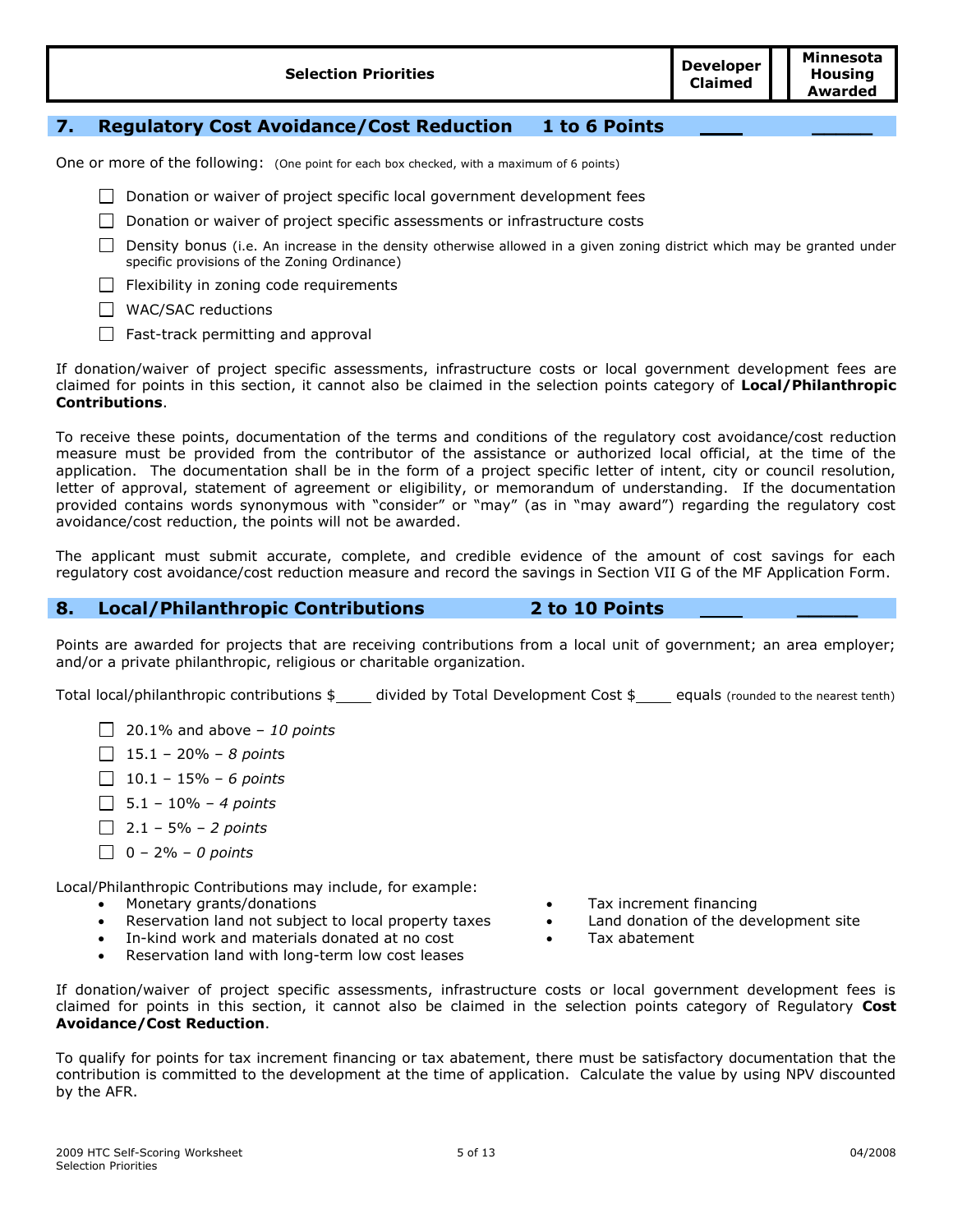| <b>Selection Priorities</b> | <b>Developer</b><br><b>Claimed</b> | Minnesota<br>Housina<br>Awarded |
|-----------------------------|------------------------------------|---------------------------------|
|-----------------------------|------------------------------------|---------------------------------|

At the time of application, written documentation from the contributor justifying the amount and the terms of the contribution must be provided and be consistent with current market comparable costs Within 6 months of the date of selection (Minnesota Housing Board selection date) the applicant must provide Minnesota Housing with documentation of a firm commitment, authorization or approval of the local/philanthropic contribution(s). The documentation must state the amount, terms and conditions and be executed or approved at a minimum by the contributor. Documentation containing words synonymous with "consider" or "may", (as in "may award") regarding the contribution, will not be considered acceptable. Lack of acceptable documentation will result in the reevaluation and adjustment of the tax credits or RFP award, up to and including the total recapture of tax credits or RFP funds.

## **9. Leverage 2 to 10 Points \_\_\_\_\_**

Points are awarded for leveraging requested state deferred funding with funding from private, federal, local government, religious, philanthropic, or charitable organizations. The formula used to determine the Leverage Ratio Percentage is based upon the cumulative state deferred funding requests/awards\* divided by Total Development Cost.

\*-Including current requests and previous awards from past and present Minnesota Housing and Funding Partners (i.e. Minnesota Department of Employment and Economic Development, Family Housing Fund, Greater Minnesota Housing Fund, Metropolitan Council Local Housing Incentive Account, Minnesota Green Communities) and excluding First Mortgage, Syndication and HOME funds.

Total state RFP/Funding Partner Funds awarded and current request \$\_\_\_ divided by Total Development Cost \$ equals Leverage Ratio \_\_\_\_% (rounded to the nearest tenth.)

- 0 5% *10 points*
- 5.1 10% *8 points*
- 10.1 15% *6 points*
- 15.1 20% *4 points*
- 20.1 30% *2 points*
- 30.1 and above *0 points*

At the time of application, written documentation from the RFP/Funding Partner justifying the amount and the terms of the contribution must be provided. Within 6 months of the date of selection (Minnesota Housing Board selection date), the applicant must provide Minnesota Housing with documentation of a firm commitment for each funding source. The documentation must state the amount, terms and conditions and be executed or approved by the lender or contributor and the applicant. Documentation containing words synonymous with "consider" or "may", (as in "may award") regarding the commitment will not be considered acceptable. Lack of acceptable documentation will result in the reevaluation and adjustment of the tax credits or RFP award, up to and including the total recapture of tax credits or RFP funds.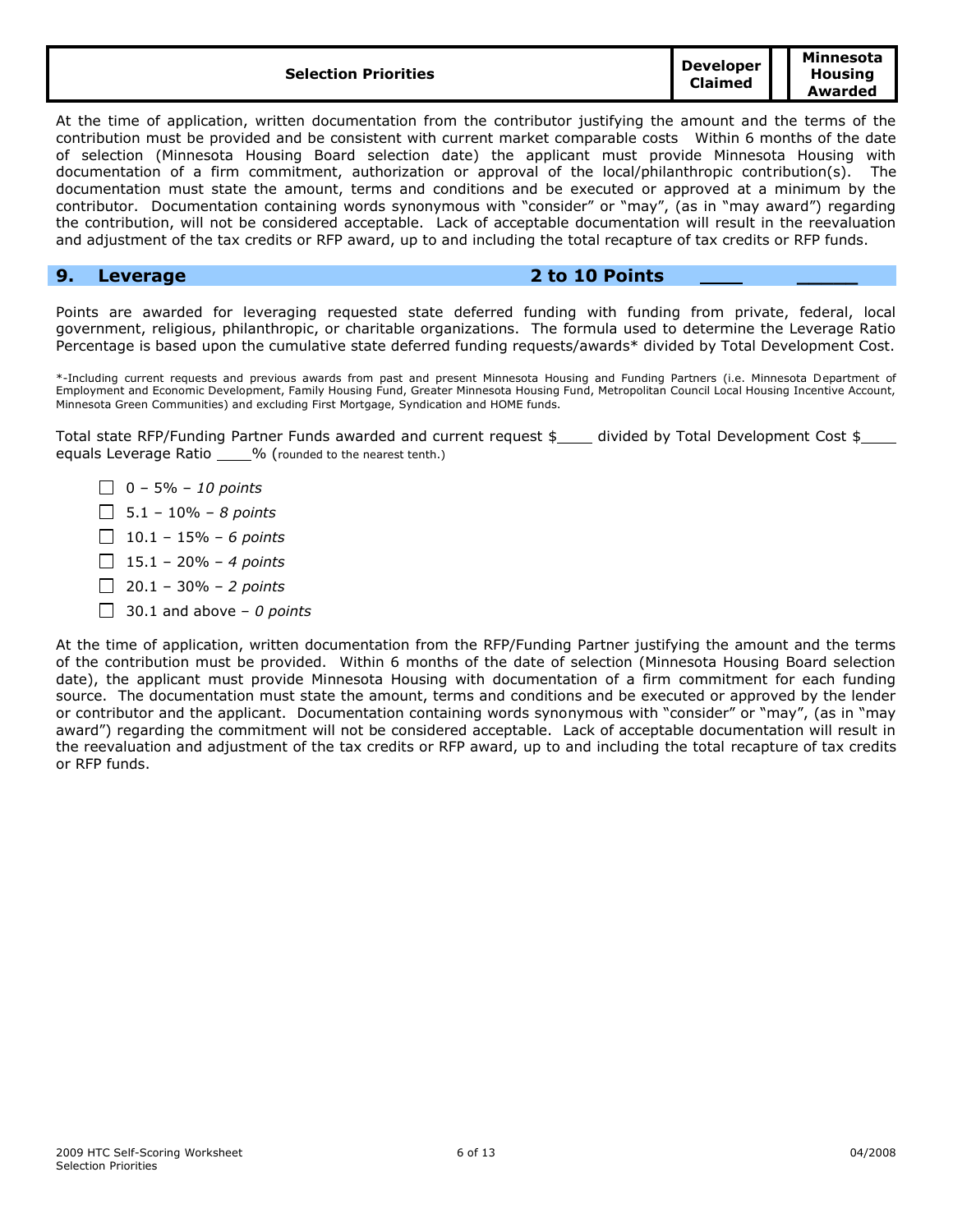| <b>Selection Priorities</b> | Developer<br><b>Claimed</b> | Minnesota<br>Housing<br>Awarded |
|-----------------------------|-----------------------------|---------------------------------|
|-----------------------------|-----------------------------|---------------------------------|

## **10. Readiness to Proceed 2 to 10 Points \_\_\_\_\_**

Minnesota Housing shall award points to applicants who have secured funding **commitments\*** for funding for one or more funding sources at the time of application except that commitments for funding from Minnesota Housing and Funding Partners (i.e. Minnesota Department of Employment and Economic Development, Family Housing Fund, Greater Minnesota Housing Fund, Metropolitan Council Local Housing Incentive Account, Minnesota Green Communities) are only included if obtained in a previous funding cycle/round. The documentation must state the amount, terms and conditions and be executed or approved by the lender or contributor and the applicant. Documentation containing words synonymous with "consider" or "may", (as in "may award") regarding the commitment will not be considered acceptable.

\*Excludes all First Mortgage financing and any anticipated proceeds from the current tax credit request.

Total eligible funding secured, awarded or committed \$

Divided by Total Development Cost \$<br>
equals Percentage of Funds Committed 6 % (rounded to the nearest tenth)

50% or more of funding secured, awarded or committed – *10 points*

40% to 49.9% or more of funding secured, awarded or committed – *8 points*

30% to 39.9% or more of funding secured, awarded or committed – *6 points*

20% to 29.9% of funding secured, awarded or committed – 4 *points*

- 10% to 19.9% of funding secured, awarded or committed 2 *points*
- 9.9% and below of funding secured, awarded or committed *0 points*

## **11. Intermediary Costs (Soft Costs) 1 to 6 Points \_\_\_\_\_**

Points will be given to projects with the lowest intermediary costs on a sliding scale based on percentage of total development costs. For HTC selected projects, this percentage will be enforced at issuance of the IRS Form 8609.

Intermediary cost amount:  $\frac{4}{3}$  divided by Total Development Costs  $\frac{4}{3}$  Equals Intermediary Percentage % (rounded to the nearest tenth).

- 0 .0 15% *6 points*
- 15.1 20% *3 points*
- 20.1 25% *2 points*
- 25.1 30% *1 point*
- 30.1 & over *0 points*

### **12. Unacceptable Practices -10 to -25 Points \_\_\_\_\_**

Minnesota Housing will impose penalty points for unacceptable practices as identified in Chapter 3 F of the Housing Tax Credit Procedural Manual.

## **13. Eventual Tenant Ownership 1 Point \_\_\_\_\_**

The proposal must include a financially viable plan to transfer **100 percent** of the HTC unit ownership after the end of the 15-year compliance period from the initial ownership entity (or Minnesota Housing approved "Transfer of Ownership") of the project to tenant ownership.

The unit purchase price at time of sale must be affordable to buyers with incomes meeting HTC eligibility requirements. To be eligible, the buyer must have an HTC qualifying income at the time of initial occupancy (HTC rental tenant) or time of purchase. The plan must incorporate an ownership exit strategy and the provision of services including homeownership education and training. The Declaration of Land Use Restrictive Covenants will contain provisions ensuring compliance with these home ownership program commitments by the Owner. (Refer also to Chapter 4 W of the HTC Procedural Manual for additional information.)

#### **Until the time the HTC units are purchased by qualified tenants or in the event the HTC units are not acquired by qualified tenants, the owner will extend the duration of low-income use for the full extended use period (30 years).**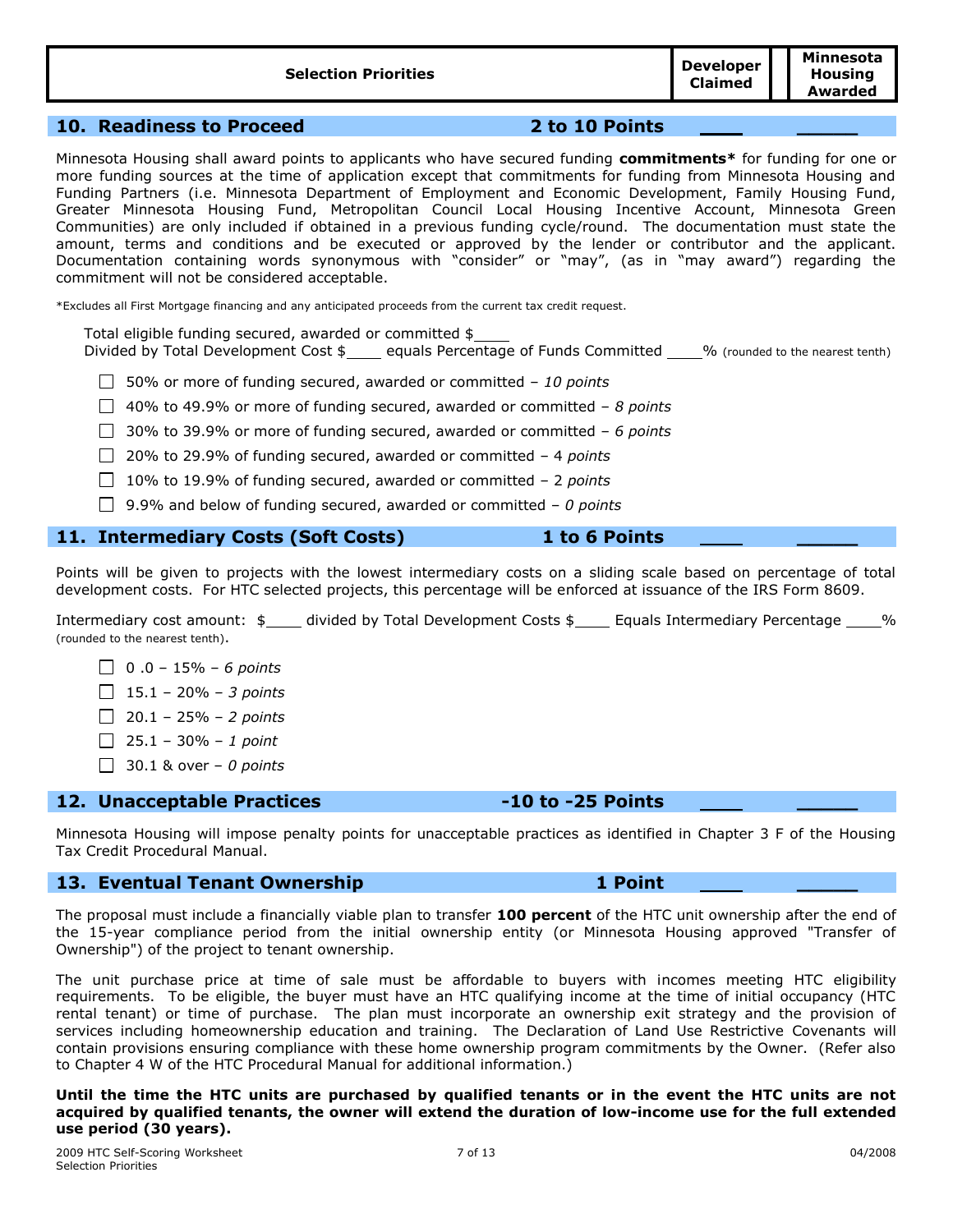| <b>Selection Priorities</b> | <b>Developer</b><br><b>Claimed</b> | Minnesota<br><b>Housing</b><br>Awarded |
|-----------------------------|------------------------------------|----------------------------------------|
|                             |                                    |                                        |

## **14. Underserved Populations 3 to 10 Points \_\_\_\_\_**

The development serves an underserved population defined as single head of household with minor children, individuals and households of color and one of the following is true:

 $\Box$  Marketing efforts or project design features will be used that will attract underserved populations including collaborations and partnerships proposed with members or organizations addressing the needs of underserved populations – *3 points*

Or

 $\Box$  Marketing efforts or project design features will be used that will attract underserved populations including collaborations and partnerships proposed with members or organizations addressing the needs of underserved populations; and the applicant has past successful experiences in marketing to or working with underserved populations



2 Underserved Populations – *10 points*

(**NOTE**: see selection priority #4 for Disabled Individuals)

## **15. Temporary Priority 3 Points \_\_\_\_\_**

The proposal addresses a temporary housing priority and is eligible for the award of points by the Commissioner or the Board of the Minnesota Housing Finance Agency pursuant to authority cited in the Rules of the Minnesota Housing Finance Agency.

(Note: Points cannot be taken in this section for a Temporary Priority if a priority section has been specifically created for it elsewhere in this selfscoring worksheet.)

## **16. Preservation of Existing Housing Tax Credit Units**

**10 Points \_\_\_\_\_**

## **IMPORTANT NOTE**

THESE POINTS ARE AVAILABLE ONLY TO EXISTING MINNESOTA HOUSING TAX CREDIT PROJECTS APPLYING FOR TAX CREDITS FROM MINNESOTA HOUSING'S COMPETITIVE ALLOCATION PROCESS (CONSOLIDATED RFP) and QUALIFIED TAX EXEMPT PROJECTS APPLYING FOR A PRELIMINARY DETERMINATION LETTER FROM MINNESOTA HOUSING AS THE CREDIT ALLOCATOR.

### **To obtain the related points, the existing tax credit housing must meet the following criteria:**

1. The development received a Minnesota Housing allocation of housing tax credits either prior to 1990 or is eligible to and will exercise their option under the provisions of Section 42(h)(6)(E)(i)(II) and 42(h)(6)(F) within the next 12 months;

and

2. Applicant agrees to maintain the Housing Tax Credit Units in the development for at least 30 years;

and

3. The proposal will not result in the displacement of existing low and moderate income residents;

and

4. Units must be considered at risk of going to market rents, where the market rents of comparable units exceed the tax credit rent limits by 10 percent and the proposed rents will increase by more than 30 percent within two years of the Housing Tax Credit Application date. The risk of conversion must be supported by information contained in the application and with final determinations made by Minnesota Housing;

5. Tax credit units would no longer remain decent, safe, and affordable due to physical deterioration or deterioration of capacity of current ownership/management entity.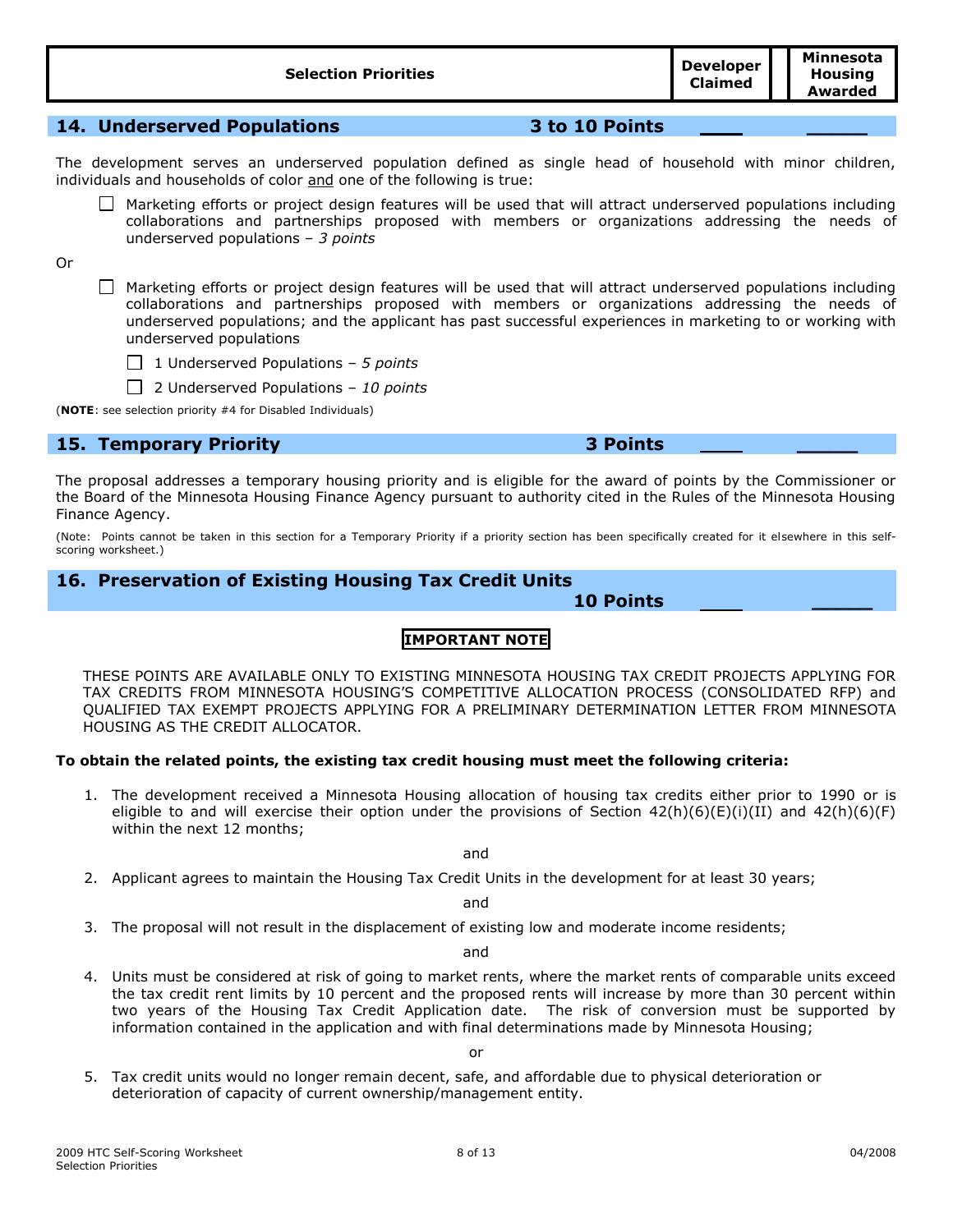## **17. Permanent Housing for Individuals Experiencing Long-Term Homelessness 5 to 110 Points \_\_\_\_\_**

#### **Minnesota Housing Competitive Round or Tax Exempt Points ("non-Bonus" points) –** *5 or 10 Points*

"Non-Bonus" points will be awarded to permanent housing proposals in which a minimum of 5% (rounded up to the next full unit) of the total units, but no fewer than 4 units are set aside and rented to households experiencing long-term homelessness as defined in Minnesota Rules, Chapter 4900.3705:

5% to 49.99%, but no fewer than 4 units – *5 points*

50% to 100%, but no fewer than 20 units – *10 points*

#### **Minnesota Housing Competitive Round or Non-Tax Exempt Points ("bonus" points) –** *100 Points*

100 points ("bonus points") will be available until a total of \$1,600,000 (estimated 25 percent of Minnesota Housing's administered credit authority) in tax credits are awarded for qualifying permanent housing proposals for households experiencing long-term homelessness selected in the 2009 Housing Tax Credit competitions. Once this maximum amount is reached, the 100 points ("bonus" points) will no longer be awarded for the remaining 2009 Tax Credit Program competitive funding rounds. If qualified per the requirements of this section, applicants may claim the "bonus points". Minnesota Housing will make point reductions relating to the "bonus points" funding limits following its review of all applications in the funding round which claim these points. Qualified proposals may earn a maximum of 10 points ("non-bonus" points) and may continue to compete in the appropriate set-aside.

#### **To receive points under this category, the proposal must meet all of the following conditions:**

- a) the applicant must complete and submit the Supportive Housing application materials, including the narratives, forms and submittals identified in the Common Application for Multifamily Rental Housing Resources; and
- b) the applicant agrees to pursue and continue renewal of rental assistance, operating subsidy, or service funding contracts for as long as the funding is available.

Minnesota Housing recognizes that rental assistance, or operating subsidies, and supportive services may be necessary to effectively serve households experiencing long-term homelessness. If the necessary rental assistance, operating support, or tenant service funding for the project is withdrawn or terminated due to reasons not attributable to the actions or inactions of the owner, and alternative funding is unavailable, and the project is otherwise in full compliance with all the terms of the funding for the project, the owner may petition Minnesota Housing to modify its requirements. Minnesota Housing may (i) relax or eliminate the requirement for supportive services or (ii) relax or eliminate the requirement that the assisted units be occupied by households experiencing long-term homelessness. Should Minnesota Housing eliminate the requirement that the assisted units be occupied by households experiencing long-term homelessness, Minnesota Housing will permit the owner to phase out the targeting of tax credit units to households experiencing long-term homelessness and convert the rents of those units to the 50% tax credit rent limit without jeopardizing the tax credit allocation, provided that more restrictive threshold, selection priority or funding requirements do not apply. If such conversion occurs, in order to retain the tax credit allocation, the above described 50% tax credit rent limit and the Section 42 minimum set-aside elected for the project by the owner must be maintained for the remainder of the tax credit compliance period and extended use period.

A proposal which is awarded scoring points from this category and is selected to receive tax credits will be required to comply with the Long-Term Homelessness reporting requirements as defined by Minnesota Housing. The Tax Credit Declaration of Land Use Restrictive Covenants, including a specific Rider to the Declaration, will contain performance requirements related to these long-term homelessness units and will be recorded with the property.

## **18. High Speed Internet Access 1 Point \_\_\_\_\_**

The development will provide High Speed Internet access via installation of all appropriate infrastructure and connections for cable, DSL or wireless internet service to every unit in the development. This will be a design requirement if points are taken.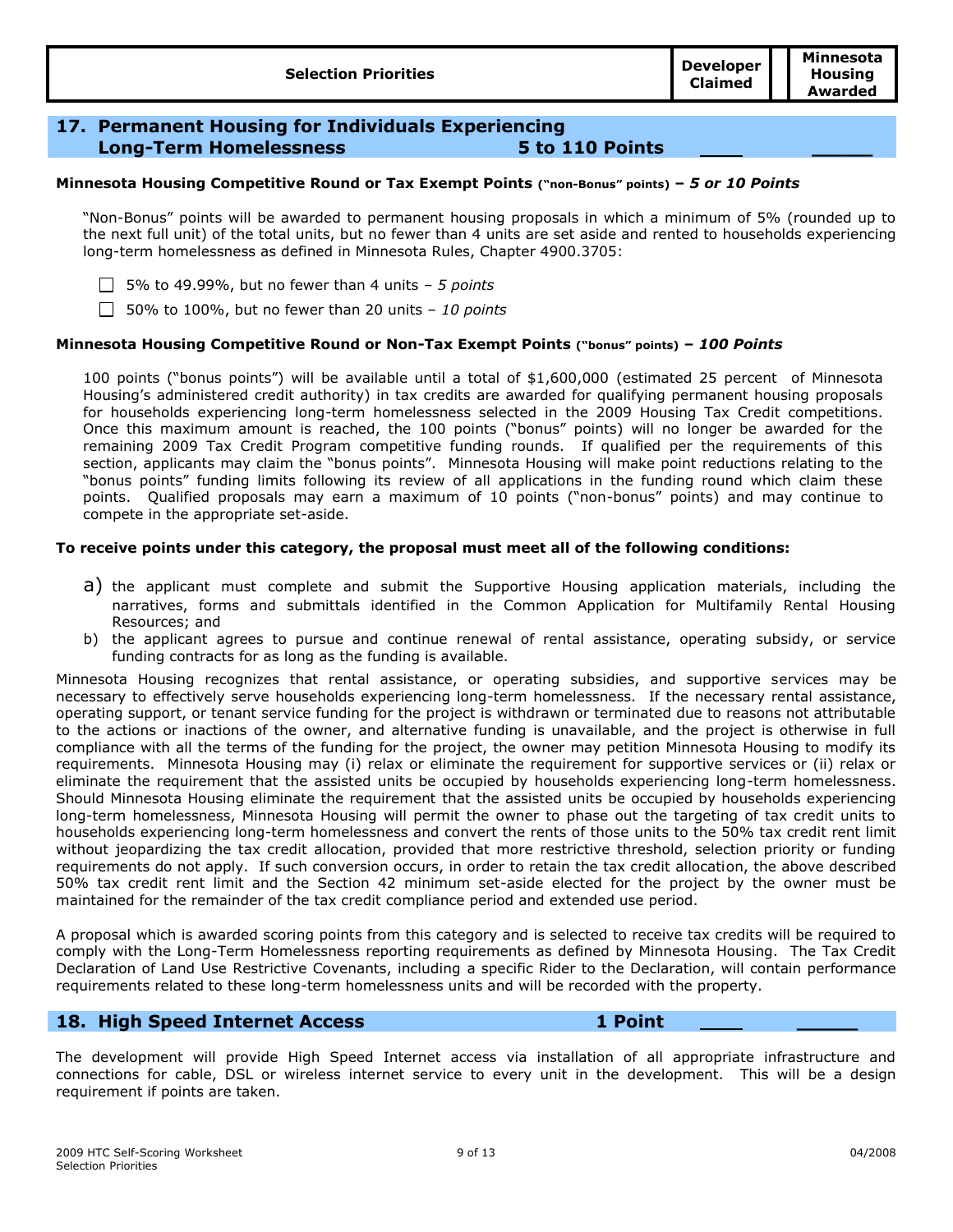**\_\_\_\_\_**

## **1. Serves Lowest Income Tenants/Rent Reduction**

## **5 to 13 Points**

Scores are based on gross rent level including utilities before rental assistance. Eligible units must have rents affordable to households whose incomes do not exceed 30 percent or 50 percent of median income without rental assistance.

In addition to the elected income limit of 50 percent or 60 percent AMI for the full term of the declaration (refer to the Minimum Set-Aside), the applicant agrees to maintain deeper rent structuring for which selection points are requested.

Applicants may choose either option 1 or 2, and in addition, option 3 for the development. This selection will restrict rents only (tenant incomes will not be restricted to the 50 percent or 30 percent income level by claiming points in this section).

- $\Box$  Option 1 A project in which 100 percent of the HTC unit rents representing \_\_\_\_\_ units are in the county 50 percent HUD area median rent limit – *10 points*
- $\Box$  Option 2 A project in which at least 50 percent of the HTC unit rents representing  $\Box$  units are at the county 50 percent HUD area median rent limit – *5 points*

OR

 $\Box$  Option 3 – In addition to Option 1 or 2, a project that further restricts 30 percent of the above restricted units to the county 30 percent HUD area median rent limit representing \_\_\_\_\_ units - 3 additional points

### **NOTE**: **If points are claimed/awarded for this category, then no points may be claimed/awarded from the selection priority category of Rental Assistance for the same units.**

## **IMPORTANT**

All 50 percent rent restricted units must meet the 50 percent area median rent for a minimum of five years after the placed in service date. After the first five year period has expired rent may be increased to the 60 percent rent limit over a three year period with increases not to exceed the amount listed in the table below, provided that more restrictive threshold, selection priority or funding requirements do not apply.

All 30 percent rent restricted units must meet the 30 percent area median rent for a minimum of five years after the placed in service date. After the first five-year period has expired rent may be increased to the 40 percent rent limit over a three-year period with increases not to exceed the amount listed in the table below, provided that more restrictive threshold, selection priority or funding requirements do not apply.

| <b>YEAR</b>    | 30% of 50%<br><b>Rent Levels</b> | 30% of 30%<br><b>Rent Levels</b> |  |
|----------------|----------------------------------|----------------------------------|--|
| $1 - 5$        | 30% of 50%                       | 30% of 30%                       |  |
| 6              | 30% of 53%                       | 30% of 33%                       |  |
| $\overline{7}$ | 30% of 57%                       | 30% of 37%                       |  |
| 8              | 30% of 60%                       | 30% of 40%                       |  |

Minnesota Housing will incorporate these restrictions into the project's Declaration of Land Use Restrictive Covenants. The applicant must demonstrate to sole satisfaction of Minnesota Housing that the project can achieve these reduced rents and remain a financially feasible project, IRC § 42(m)(2). Points are contingent upon financial plans demonstrating feasibility, positive cash flow on a 15-year pro forma and gaining Minnesota Housing management approval (for management, operational expenses, and cash flow assumptions).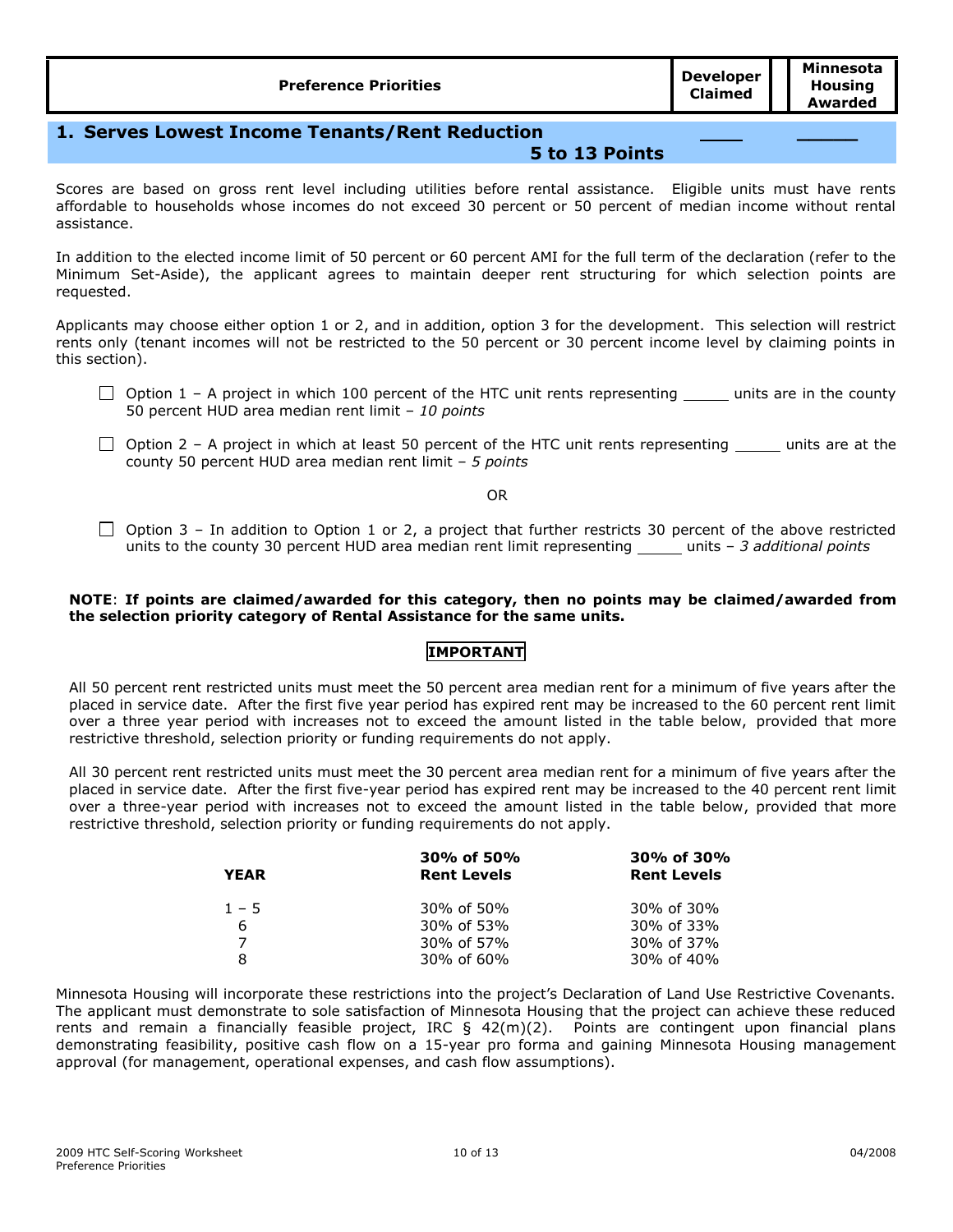## **2. Preservation of Federally Assisted Units 10 Points \_\_\_\_\_**

DEFINITION - Any housing receiving project based rental assistance, operating subsidies, or mortgage interest reduction payments. This includes public housing, Section 236 and Section 221(d)(3) interest reduction payments, and any development with project based Section 8, rent supplement, or rental assistance payments contract.

Preserves federally assisted low income housing which, due to mortgage prepayments or expiring rental assistance, would convert to market rate use or due to physical deterioration or deterioration of capacity of current ownership/management entity would lose its federal subsidies. Minnesota Housing, at its sole discretion, must agree that a market exists for a conversion to market rate housing.

## **In order to obtain the related points, the federally assisted housing must meet the following:**

- 1 Units must be considered at risk of losing assistance within two years of the Housing Tax Credit Application date as supported by information contained in the application and with final determinations made by Minnesota Housing.
- 2 Applicant must agree to continue renewals of existing project based housing subsidy payment contract for as long as the assistance is available.
- 3 Applicant must agree to maintain the Housing Tax Credit Units in the development for at least 30 years.

Except for "good cause" applicant must not evict existing subsidized residents and must continue to renew leases for those residents.

## **3. QCT/Community Revitalization 1 Point \_\_\_\_\_**

A point is awarded to projects that are located in a Qualified Census Tract (See Qualified Census Tract – Reference Materials Index) and are part of a concerted plan that provides for community revitalization. This must be evidenced by a letter from the city verifying that the proposed project is part of an approved community revitalization area as established by resolution or other legal action.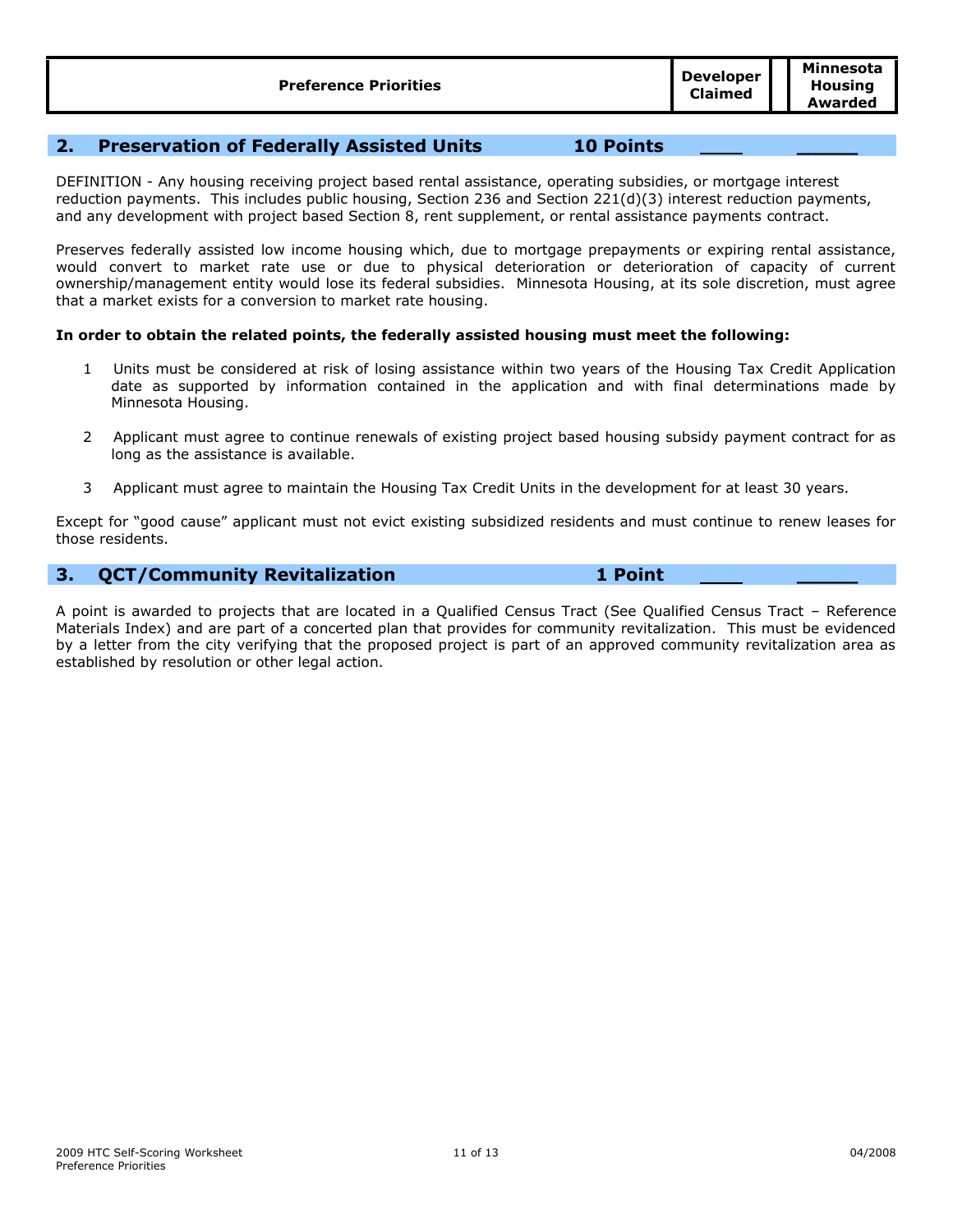| <b>Preference Priorities</b> | <b>Developer</b><br><b>Claimed</b> | Minnesota<br>Housing<br>Awarded |
|------------------------------|------------------------------------|---------------------------------|
|------------------------------|------------------------------------|---------------------------------|

## **4. Rental Assistance 4 to 18 Points \_\_\_\_\_**

Priority is given to an owner that submits with the application a **fully executed binding commitment** (i.e. binding Resolution/binding Letter of Approval from the governing body) for project based rental assistance. The assisted units must be located in buildings on the project site. **For the purpose of this section, if a proposal contains existing project based assisted units, these units will be counted towards meeting required Rental Assistance percentages.**

Rent for assisted units must be at or below FMRs (or appropriate payment standard for the project area). Receiving these points and agreeing to a minimum number of assisted units does not release owners from their obligations under the Minnesota Human Rights Act and Section 42 prohibiting refusal to lease to the holder of a voucher of eligibility under Section 8 of the United States Housing Act of 1937 because of the status of the prospective tenant as such a holder.

A current request for Minnesota Housing Rental Assistance will not receive Rental Assistance points. A past award of existing Rental Assistance will be counted toward meeting the required percentages. Indicate the applicable combinations of the below components. Points for A and B cannot be claimed in combination.

- $\Box$  (A) For developments agreeing to set aside and having the required binding commitment for at least 20 percent of the total units for project based rental assistance – *10 points*
- $\Box$  (B) For developments agreeing to set aside and having the required binding commitment for at least 10 percent but under 20 percent of the total units for the project based rental assistance – *6 points*
- $\Box$  (C) For selection components A or B above, if, in addition, the above binding commitments are coupled with a binding commitment to provide the project based rental assistance for a minimum 10 year contract term – *4 points*
- $\Box$  (D) For selection components A or B above, if, in addition, the above binding commitments are coupled with a binding commitment to provide the project based rental assistance for a 5 to 9 year contract term  $-2$ *points*

#### **NOTE: If points are claimed/awarded for A, B, C or D above, then no points may be claimed/awarded from the preference priority categories of Serves Lowest-Income Tenants/Rent Reduction for the same units.**

(E) For developments that cooperatively develop a housing plan/agreement to provide **other** Rental Assistance (e.g. Section 8, portable tenant based, formal recommendation for McKinney Vento Shelter Plus Care rent assistance, or other similar programs approved by Minnesota Housing) to meet the existing need as evidenced at application by a letter of intent signed by both the applicant and the local housing authority or other similar entities – *4 points*

To receive these points, the applicant must comply with all program requirements for the assistance for which priority points were given, including maintaining rents within the appropriate payment standard for the project area in which the project is located for the full compliance and extended use period of the housing tax credits.

#### **As a condition of Carryover or 8609, the applicant must submit a copy of the fully executed contract for the project-based rental assistance to be included in the development.**

For project based rental assistance in conjunction with a binding commitment for an "extended term contract" at time of application the applicant must submit a binding commitment for the "extended term contract" for project based assistance for a minimum of 5 or 10 years which is signed by the Local Housing Authority or other similar entity. As a condition of Carryover or 8609, the applicant must submit a fully executed copy of the "extended term contract" for the project based assistance to be included in the development.

For Other Rental Assistance (e.g.., Section 8, portable tenant based, formal recommendation for McKinney Vento Shelter Plus Care rent assistance or other similar rent assistance programs approved by Minnesota Housing), at time of application the applicant must submit a letter of intent to cooperatively develop a housing plan/agreement which is signed by the applicant and Local Housing Authority or other similar entity along, with the completed Agreement to Utilize Public Housing and Section 8 Waiting Lists. As a condition of Carryover or 8609, the applicant must submit a fully executed copy of the cooperatively developed housing plan/agreement.